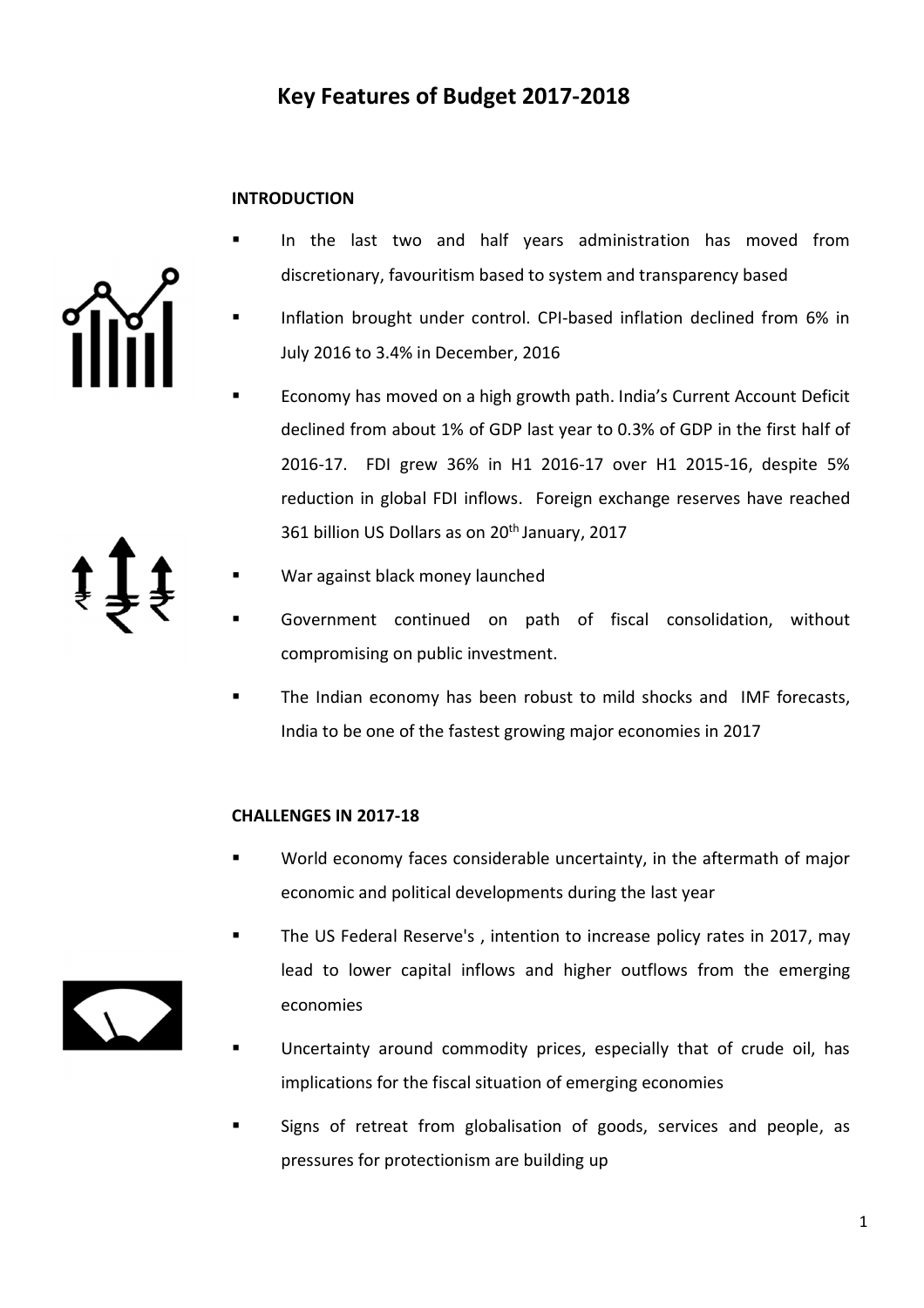#### **TRANSFORMATIONAL REFORMS IN LAST YEAR**

- Passage of the Constitution Amendment Bill for GST and the progress for its introduction
- Demonetisation of high denomination bank notes



 Budget 2017-18 contains 3 major reforms. First, presentation of Budget advanced to 1<sup>st</sup> February to enable the Ministries to operationalise all activities from the commencement of the financial year. Second, merger of Railways Budget with General Budget to bring Railways to the centre stage of Government's Fiscal Policy and Third, removal of plan and nonplan classification of expenditure to facilitate a holistic view of allocations for sectors and ministries

#### **DEMONITISATION**

- Bold and decisive measure to curb tax evasion and parallel economy
- Government's resolve to eliminate corruption, black money, counterfeit currency and terror funding
- Drop in economic activity, if any, to be temporary
- Generate long term benefits including reduced corruption, greater digitisation, increased flow of financial savings and greater formalisation of the economy
- **Pace of remonetisation has picked up and will soon reach comfortable** levels
- **The surplus liquidity in the banking system will lower borrowing costs and** increase the access to credit
- Announcements made by the Honourable Prime Minister on 31<sup>st</sup> Dec, 2016 focusing on housing for the poor; relief to farmers; credit support to MSMEs; encouragement to digital transactions; assistance to pregnant women and senior citizens; and priority to dalits, tribals, backward classes and women under the Mudra Yojana, address key concerns of our economy





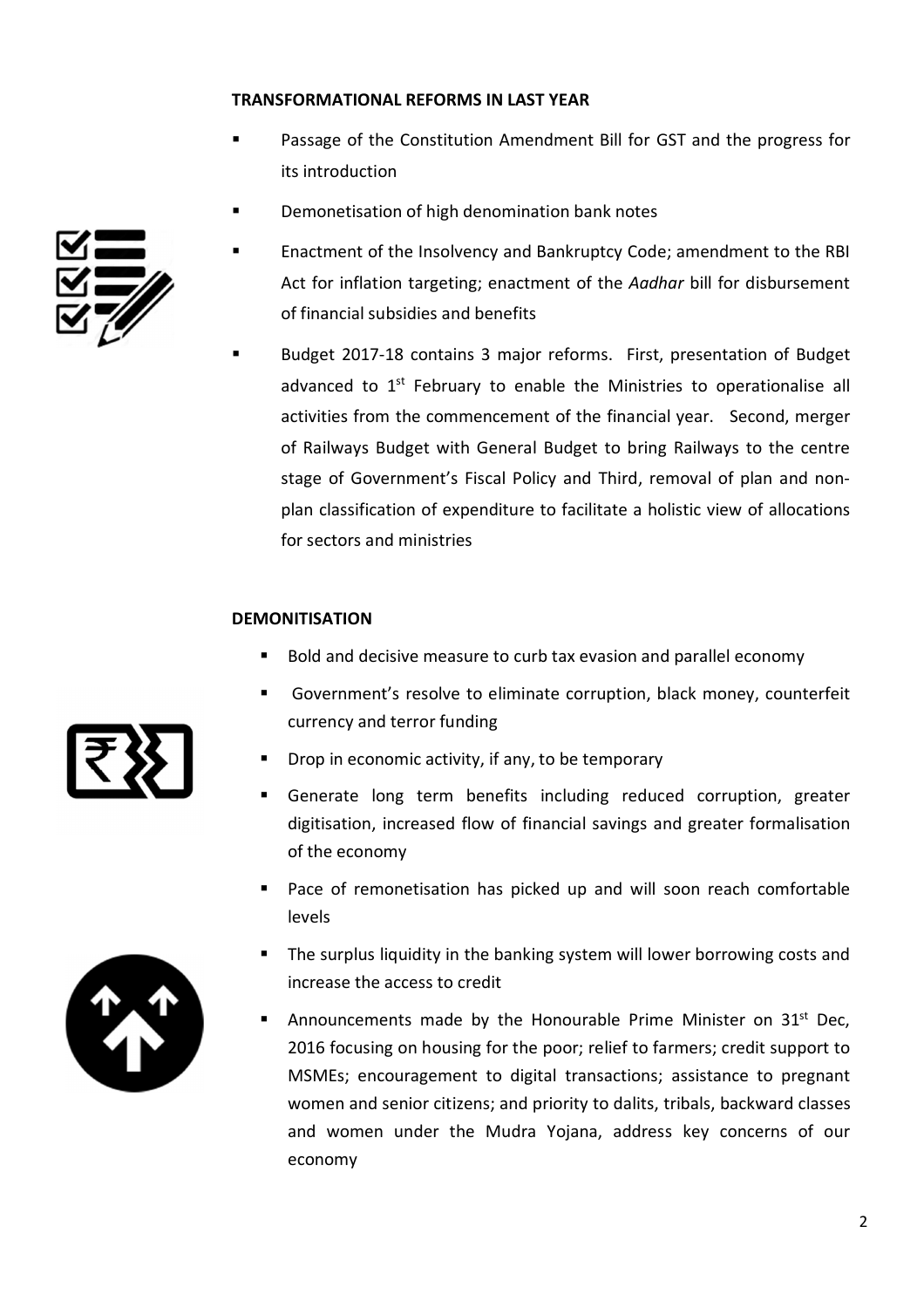#### **ROADMAP & PRIORITIES**

- Agenda for 2017-18 is : "Transform, Energise and Clean India" TEC India
- TEC India seeks to
	- Transform the quality of governance and quality of life of our people;
	- Energise various sections of society, especially the youth and the vulnerable, and enable them to unleash their true potential; and
	- Clean the country from the evils of corruption, black money and non-transparent political funding
- Ten distinct themes to foster this broad agenda:
	- **Farmers** : committed to double the income in 5 years;
	- **Rural Population** : providing employment & basic infrastructure;
	- **Youth** : energising them through education, skills and jobs;
	- **The Poor and the Underprivileged** : strengthening the systems of social security, health care and affordable housing;
	- **Infrastructure**: for efficiency, productivity and quality of life;
	- **Financial Sector** : growth & stability by stronger institutions;
	- **Digital Economy** : for speed, accountability and transparency;
	- **Public Service** : effective governance and efficient service delivery through people's participation;
	- **Prudent Fiscal Management**: to ensure optimal deployment of resources and preserve fiscal stability;
	- **Tax Administration**: honouring the honest.

#### **FARMERS**

- Target for agricultural credit in 2017-18 has been fixed at a record level of  $\bar{\tau}$  10 lakh crores
- Farmers will also benefit from 60 days' interest waiver announced on 31 Dec 2016
- To ensure flow of credit to small farmers, Government to support NABARD for computerisation and integration of all 63,000 functional Primary Agriculture Credit Societies with the Core Banking System of District Central Cooperative Banks. This will be done in 3 years at an estimated cost of ₹ 1,900 crores





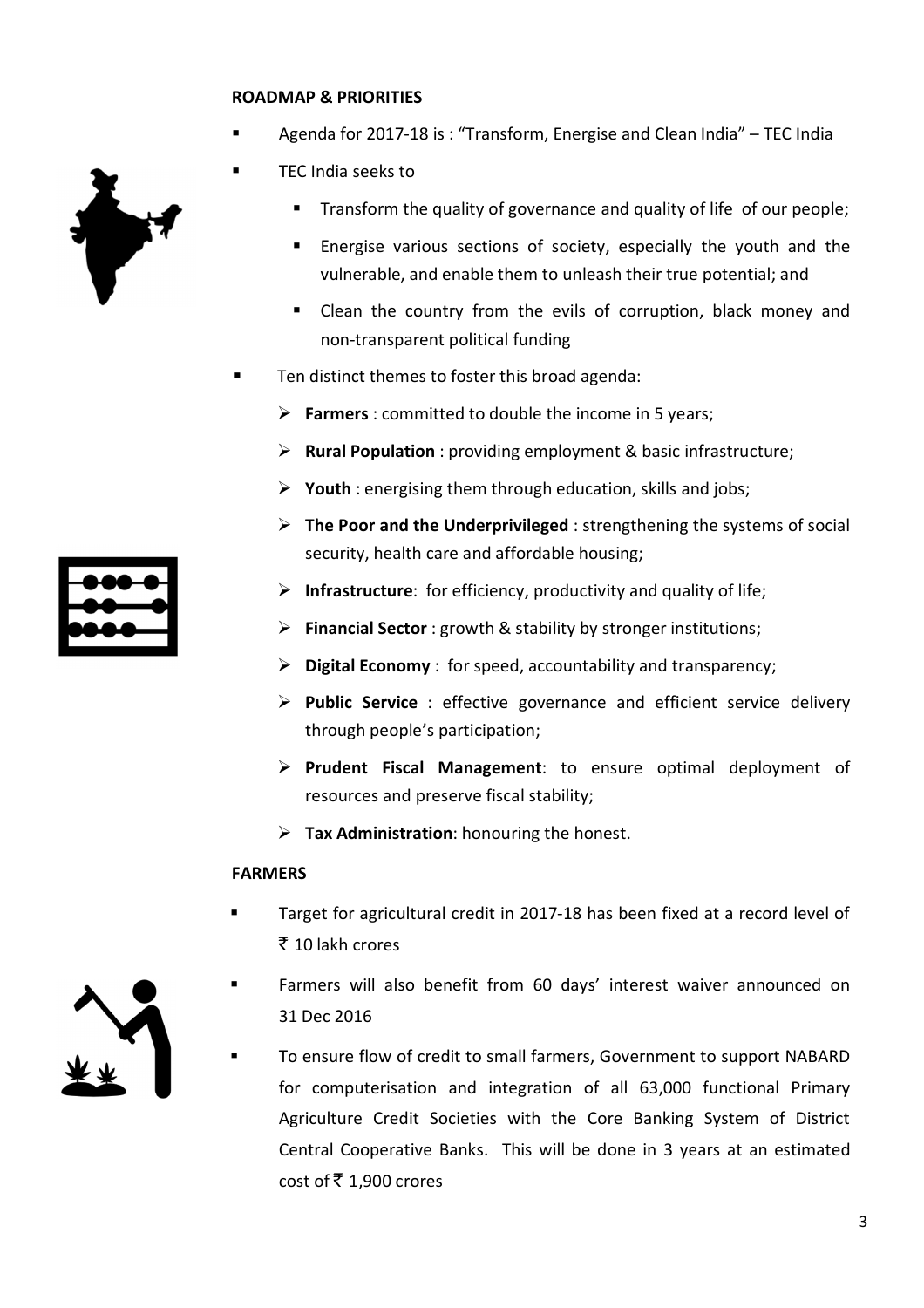

- Coverage under Fasal Bima Yojana scheme will be increased from 30% of cropped area in 2016-17 to 40% in 2017-18 and 50% in 2018-19 for which a budget provision of  $\bar{\tau}$  9000 crore has been made
- New mini labs in *Krishi Vigyan Kendras* (KVKs) and ensure 100% coverage of all 648 *KVKs* in the country for soil sample testing
- As announced by the Honourable Prime Minister, the Long Term Irrigation Fund already set up in NABARD to be augmented by 100% to take the total corpus of this Fund to  $\bar{\xi}$  40,000 crores.
- Dedicated Micro Irrigation Fund in NABARD to achieve 'per drop more crop' with an initial corpus of  $\bar{\tau}$  5,000 crores
- Coverage of National Agricultural Market (e-NAM) to be expanded from 250 markets to 585 APMCs. Assistance up to ₹75 lakhs will be provided to every e-NAM
- A model law on contract farming to be prepared and circulated among the States for adoption
- Dairy Processing and Infrastructure Development Fund to be set up in NABARD with a corpus of ₹ 2000 crores and will be increased to ₹ 8000 crores over 3 years

# **RURAL POPULATION**

- Over  $\bar{\tau}$  3 lakh crores spent in rural areas every year, for rural poor from Central Budget, State Budgets, Bank linkage for self-help groups, etc
- Aim to bring one crore households out of poverty and to make 50,000 Gram Panchayats poverty free by 2019, the 150<sup>th</sup> birth anniversary of Gandhiji
- Against target of 5 lakh farm ponds under MGNREGA, 10 lakh farm ponds would be completed by March 2017. During 2017-18, another 5 lakh farm ponds will be taken up
- Women participation in MGNREGA has increased to 55% from less than 48%
- MGNREGA allocation to be the highest ever at  $\bar{\tau}$  48,000 crores in 2017-18.



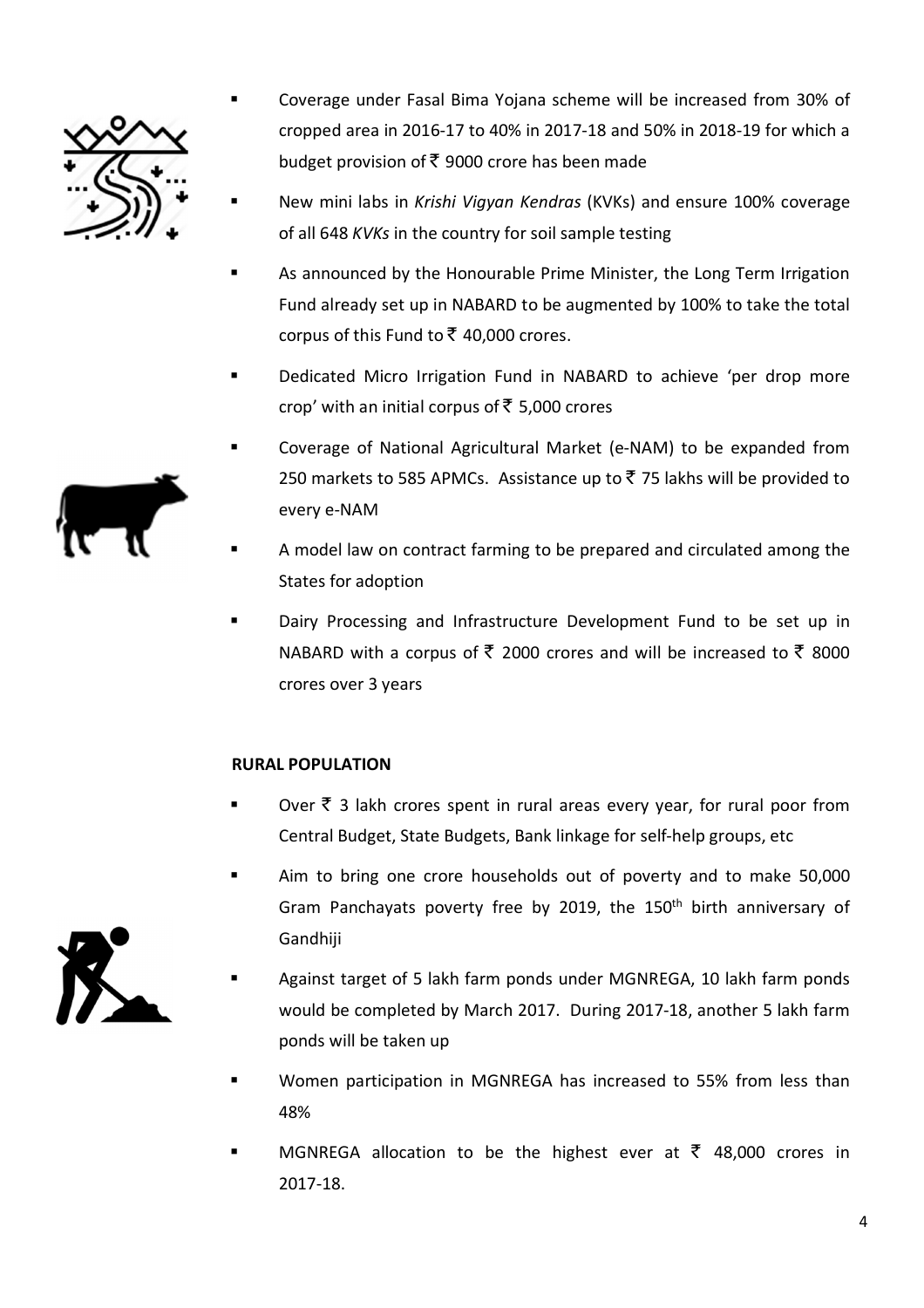- Pace of construction of PMGSY roads accelerated to 133 km roads per day in 2016-17, against an avg. of 73 km during 2011-2014
- Government has taken up the task of connecting habitations with more than 100 persons in left wing extremism affected Blocks under PMGSY. All such habitations are expected to be covered by 2019 and the allocation for PMGSY, including the State's Share is  $\bar{\tau}$  27,000 crores in 2017-18
- Allocation for Pradhan Mantri Awaas Yojana Gramin increased from ₹ 15,000 crores in BE 2016-17 to ₹ 23,000 crores in 2017-18 with a target to complete 1 crore houses by 2019 for the houseless and those living in kutcha houses.
- Well on our way to achieving 100% village electrification by 1<sup>st</sup> May 2018.
- Allocation for Prime Minister's Employment Generation Program and Credit Support Schemes has been increased three fold
- Sanitation coverage in rural India has gone up from 42% in Oct 2014 to about 60%. Open Defecation Free villages are now being given priority for piped water supply.
- As part of a sub mission of the National Rural Drinking Water Programme (NRDWP), it is proposed to provide safe drinking water to over 28,000 arsenic and fluoride affected habitations in the next four years.
- For imparting new skills to people in rural areas, mason training will be provided to 5 lakh persons by 2022
- A programme of "human resource reforms for results" will be launched during 2017-18 for human resources development in Panchayati Raj **Institutions**
- Total allocation for Rural, Agriculture and Allied sectors is  $\bar{\tau}$  187223 crores

### **YOUTH**

- To introduce a system of measuring annual learning outcomes in our schools
- Innovation Fund for Secondary Education proposed to encourage local innovation for ensuring universal access, gender parity and quality improvement to be introduced in 3479 educationally backward districts.





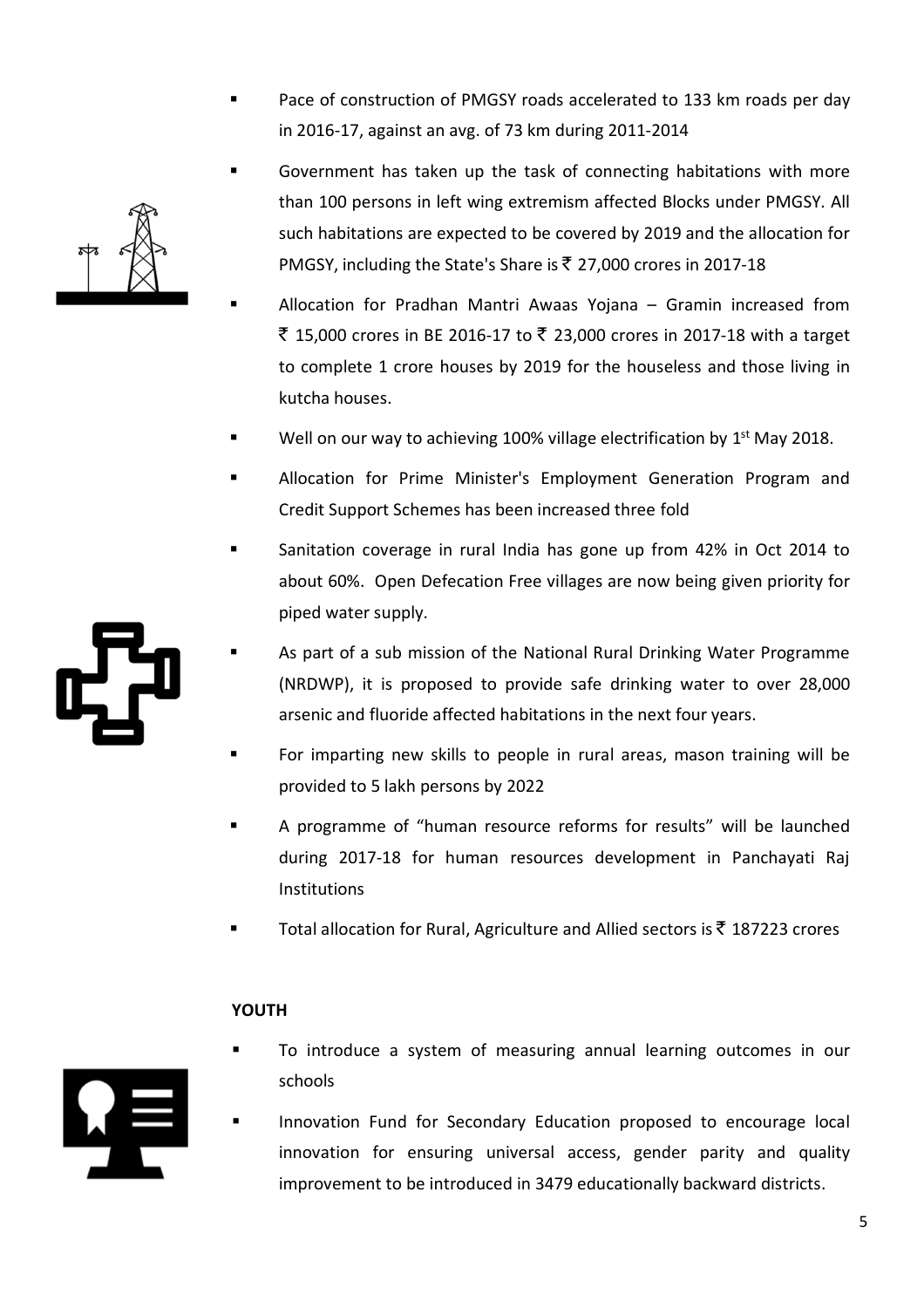- Good quality higher education institutions to have greater administrative and academic autonomy
- SWAYAM platform, leveraging IT, to be launched with at least 350 online courses. This would enable students to virtually attend courses taught by the best faculty
- National Testing Agency to be set-up as an autonomous and self-sustained premier testing organisation to conduct all entrance examinations for higher education institutions
- *Pradhan Mantri Kaushal Kendras* to be extended to more than 600 districts across the country. 100 India International Skills Centres will be established across the country.
- Skill Acquisition and Knowledge Awareness for Livelihood Promotion programme (SANKALP) to be launched at a cost of  $\bar{\tau}$  4000 crores. SANKALP will provide market relevant training to 3.5 crore youth
- Next phase of Skill Strengthening for Industrial Value Enhancement (STRIVE) will also be launched in 2017-18 at a cost of  $\bar{\tau}$  2,200 crores
- A scheme for creating employment in the leather and footwear industries along the lines in Textiles Sector to be launched
- Incredible India 2.0 Campaign will be launched across the world to promote tourism and employment.

# **THE POOR AND THE UNDERPRIVILEGED**

- *Mahila Shakti Kendra* will be set up with an allocation of  $\bar{z}$  500 crores in 14 lakh ICDS *Anganwadi* Centres. This will provide one stop convergent support services for empowering rural women with opportunities for skill development, employment, digital literacy, health and nutrition
- Under Maternity Benefit Scheme  $\bar{\tau}$  6,000 each will be transferred directly to the bank accounts of pregnant women who undergo institutional delivery and vaccinate their children
	- Affordable housing to be given infrastructure status
	- National Housing Bank will refinance individual housing loans of about ` 20,000 crore in 2017-18



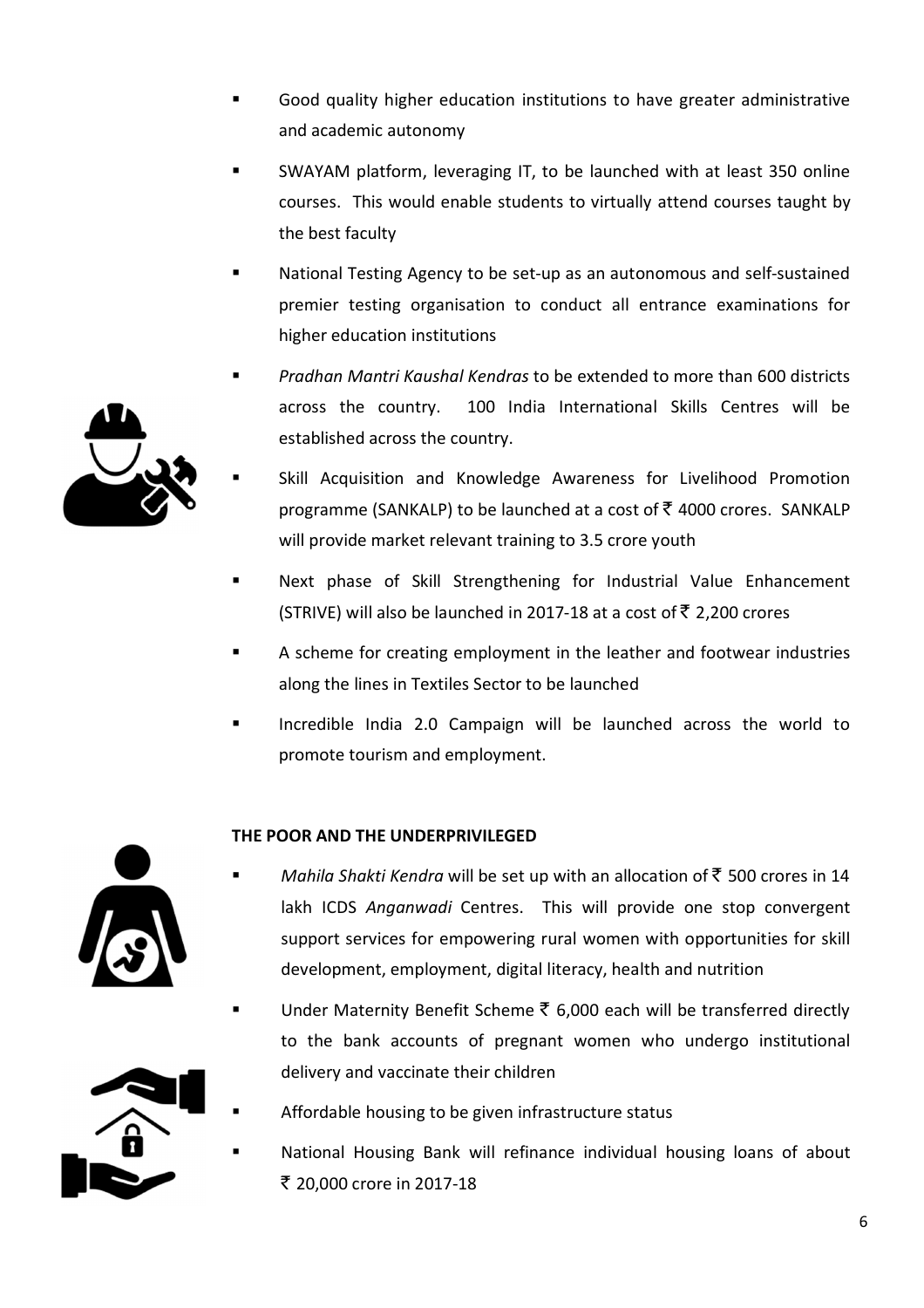Government has prepared an action plan to eliminate Kala-Azar and Filariasis by 2017, Leprosy by 2018, Measles by 2020 and Tuberculosis by 2025 is also targeted





- Two new All India Institutes of Medical Sciences to be set up in Jharkhand and Gujarat
- To foster a conducive labour environment, legislative reforms will be undertaken to simplify, rationalise and amalgamate the existing labour laws into 4 Codes on (i) wages; (ii) industrial relations; (iii) social security and welfare; and (iv) safety and working conditions.
- Propose to amend the Drugs and Cosmetics Rules to ensure availability of drugs at reasonable prices and promote use of generic medicines
- The allocation for Scheduled Castes has been increased by 35% compared to BE 2016-17. The allocation for Scheduled Tribes has been increased to ₹ 31,920 crores and for Minority Affairs to ₹ 4,195 crores
- For senior citizens, *Aadhar* based Smart Cards containing their health details will be introduced

### **INFRASTRUCTURE**

- **For transportation sector as a whole, including rail, roads, shipping,** provision of  $\bar{\bar{\xi}}$  2,41,387 crores has been made in 2017-18.
- For 2017-18, the total capital and development expenditure of Railways has been pegged at  $\bar{\tau}$  1,31,000 crores. This includes  $\bar{\tau}$  55,000 crores provided by the Government
- For passenger safety, a *Rashtriya Rail Sanraksha Kosh* will be created with a corpus of  $\bar{\tau}$  1 lakh crores over a period of 5 years
- Unmanned level crossings on Broad Gauge lines will be eliminated by 2020





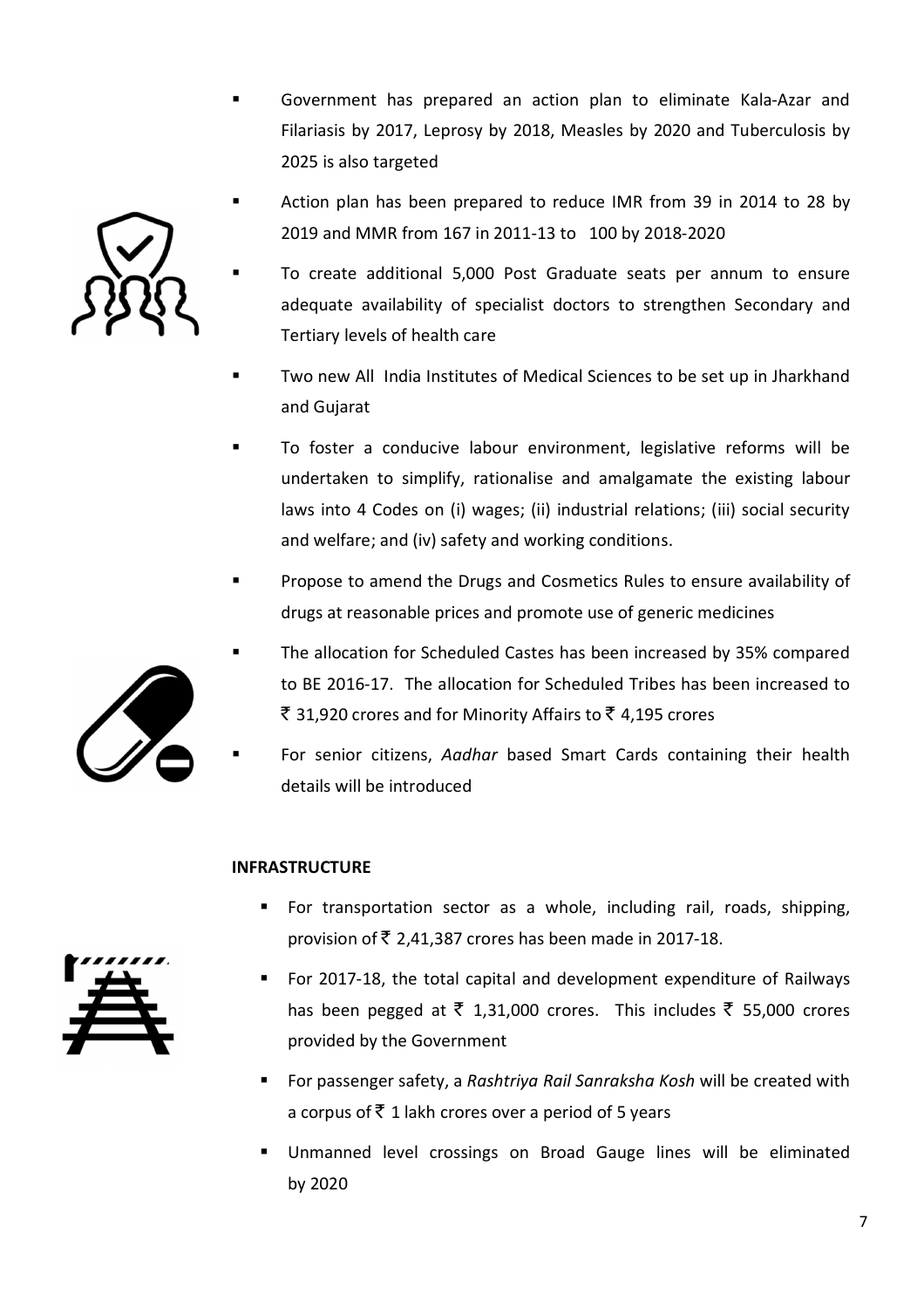- In the next 3 years, the throughput is proposed to be enhanced by  $10\%$ . This will be done through modernisation and upgradation of identified corridors.
	- Railway lines of 3,500 kms will be commissioned in 2017-18. During 2017-18, at least 25 stations are expected to be awarded for station redevelopment.
	- 500 stations will be made differently abled friendly by providing lifts and escalators.
	- It is proposed to feed about 7,000 stations with solar power in the medium term
	- SMS based *Clean My Coach Service* has been started
	- 'Coach Mitra', a single window interface, to register all coach related complaints and requirements to be launched
	- By 2019, all coaches of Indian Railways will be fitted with bio toilets. Tariffs of Railways would be fixed, taking into consideration costs, quality of service and competition from other forms of transport
	- A new Metro Rail Policy will be announced with focus on innovative models of implementation and financing, as well as standardisation and indigenisation of hardware and software
	- A new Metro Rail Act will be enacted by rationalising the existing laws. This will facilitate greater private participation and investment in construction and operation.
	- In the road sector, Budget allocation for highways increased from ` 57,976 crores in BE 2016-17 to ` 64,900 crores in 2017-18
	- 2,000 kms of coastal connectivity roads have been identified for construction and development
	- Total length of roads, including those under PMGSY, built from 2014-15 till the current year is about 1,40,000 kms which is significantly higher than previous three years
	- Select airports in Tier 2 cities will be taken up for operation and maintenance in the PPP mode



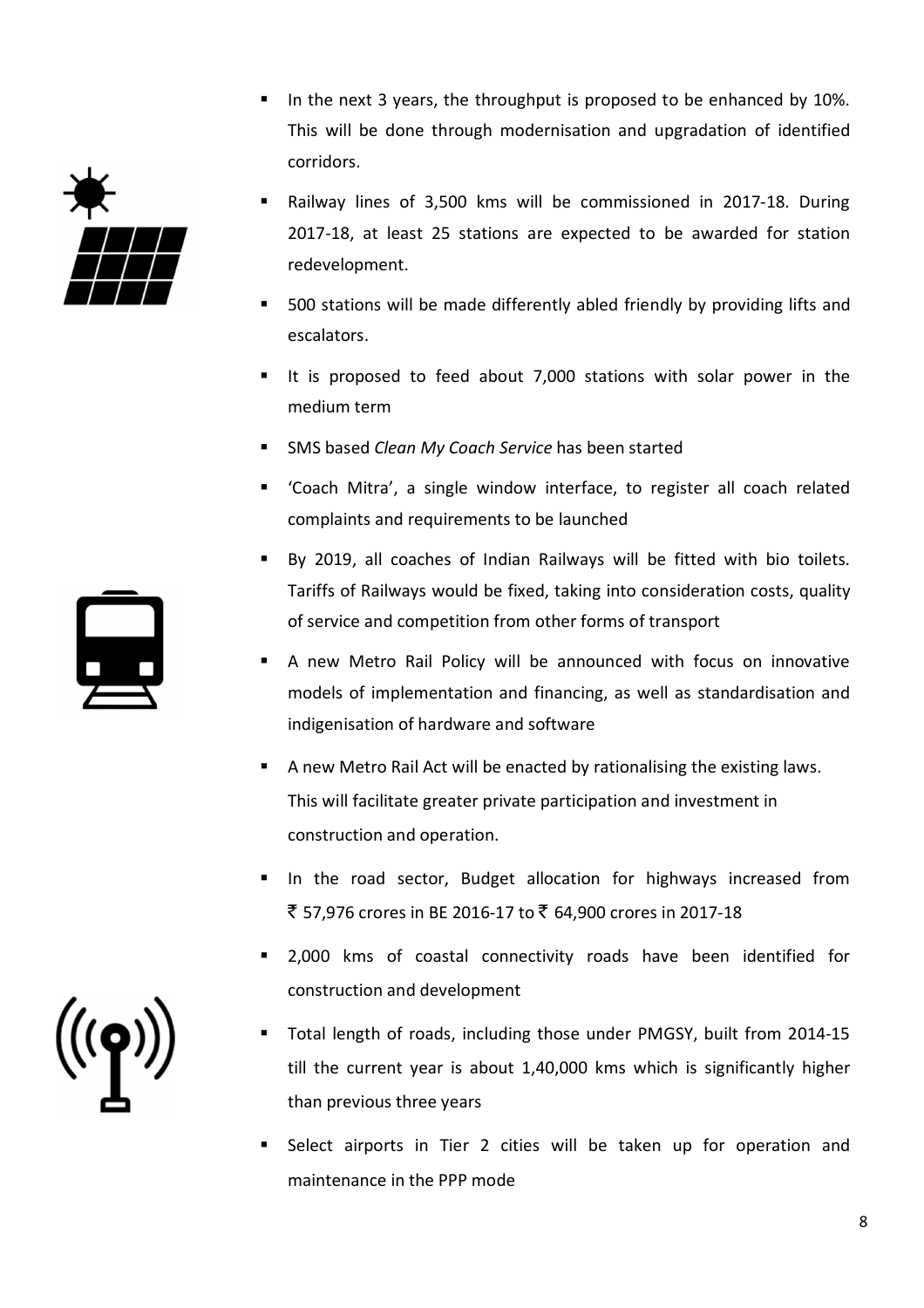- By the end of 2017-18, high speed broadband connectivity on optical fibre will be available in more than 1,50,000 *gram panchayats,* under BharatNet. A DigiGaon initiative will be launched to provide tele-medicine, education and skills through digital technology
- **Proposed to set up strategic crude oil reserves at 2 more locations,** namely, Chandikhole in Odisha and Bikaner in Rajasthan. This will take our strategic reserve capacity to 15.33 MMT
- Second phase of Solar Park development to be taken up for additional 20,000 MW capacity.
- For creating an eco-system to make India a global hub for electronics manufacturing a provision of  $\bar{\tau}$  745 crores in 2017-18 in incentive schemes like M-SIPS and EDF.
- A new and restructured Central scheme with a focus on export infrastructure, namely, Trade Infrastructure for Export Scheme (TIES) will be launched in 2017-18

#### **FINANCIAL SECTOR**

- Foreign Investment Promotion Board to be abolished in 2017-18 and further liberalisation of FDI policy is under consideration
- An expert committee will be constituted to study and promote creation of an operational and legal framework to integrate spot market and derivatives market in the agricultural sector, for commodities trading. e- NAM to be an integral part of the framework.
- Bill relating to curtail the menace of illicit deposit schemes will be introduced. A bill relating to resolution of financial firms will be introduced in the current Budget Session of Parliament. This will contribute to stability and resilience of our financial system
- A mechanism to streamline institutional arrangements for resolution of disputes in infrastructure related construction contracts, PPP and public utility contracts will be introduced as an amendment to the Arbitration and Conciliation Act 1996.
- A Computer Emergency Response Team for our Financial Sector (CERT-Fin) will be established



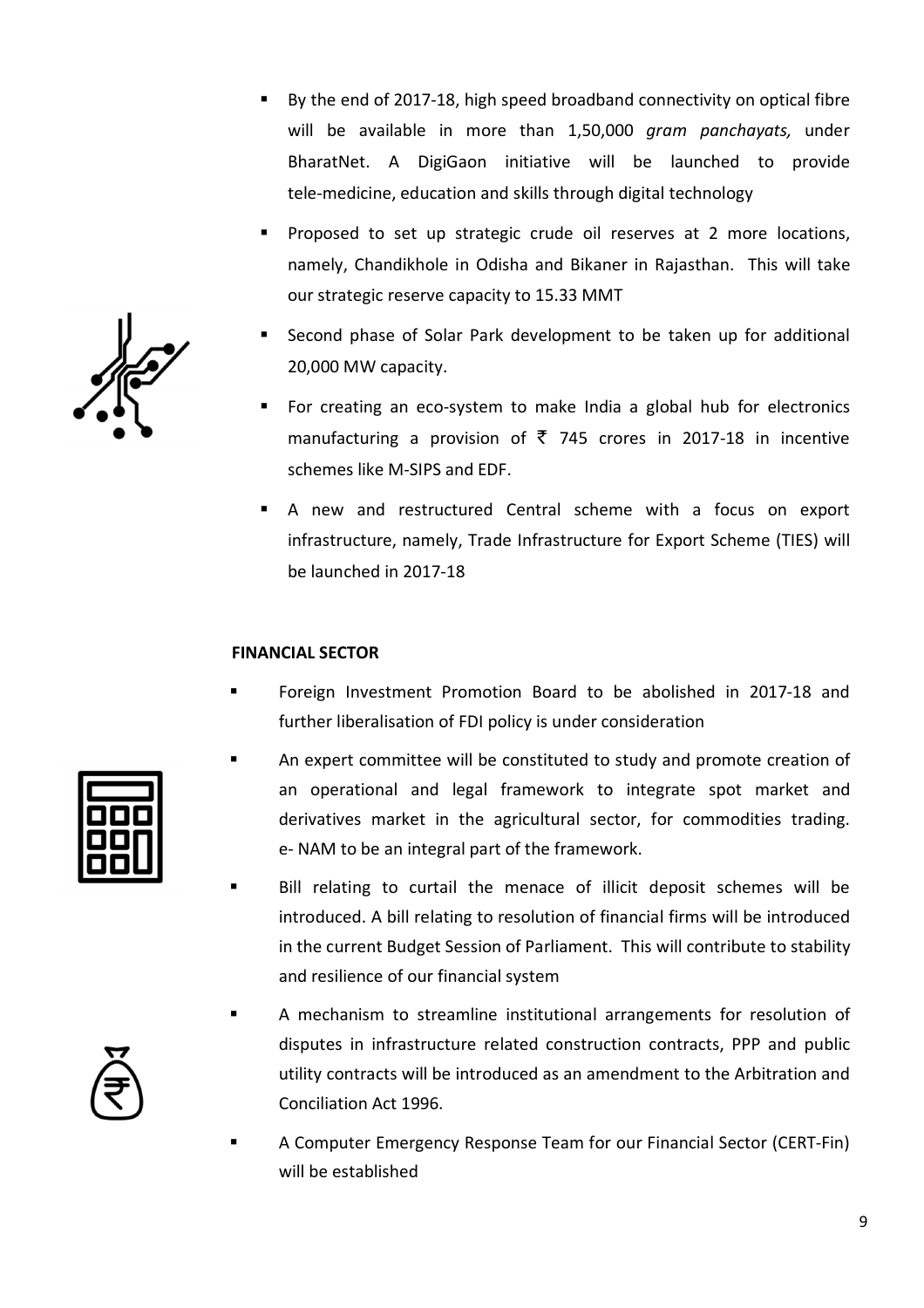- Government will put in place a revised mechanism and procedure to ensure time bound listing of identified CPSEs on stock exchanges. The shares of Railway PSEs like IRCTC, IRFC and IRCON will be listed in stock exchanges.
- Propose to create an integrated public sector 'oil major' which will be able to match the performance of international and domestic private sector oil and gas companies
- A new ETF with diversified CPSE stocks and other Government holdings will be launched in 2017-18
- In line with the *'Indradhanush'* roadmap, ` 10,000 crores for recapitalisation of Banks provided in 2017-18
- Lending target under *Pradhan Mantri Mudra Yojana* to be set at  $\bar{\tau}$  2.44 lakh crores. Priority will be given to Dalits, Tribals, Backward Classes and Women.

### **DIGITAL ECONOMY**

- 125 lakh people have adopted the BHIM app so far. The Government will launch two new schemes to promote the usage of BHIM; these are, Referral Bonus Scheme for individuals and a Cashback Scheme for merchants
- Aadhar Pay, a merchant version of Aadhar Enabled Payment System, will be launched shortly
- A Mission will be set up with a target of 2,500 crore digital transactions for 2017-18 through UPI, USSD, Aadhar Pay, IMPS and debit cards
- A proposal to mandate all Government receipts through digital means, beyond a prescribed limit, is under consideration
- Banks have targeted to introduce additional 10 lakh new POS terminals by March 2017. They will be encouraged to introduce 20 lakh Aadhar based POS by September 2017
- Proposed to create a Payments Regulatory Board in the Reserve Bank of India by replacing the existing Board for Regulation and Supervision of Payment and Settlement Systems





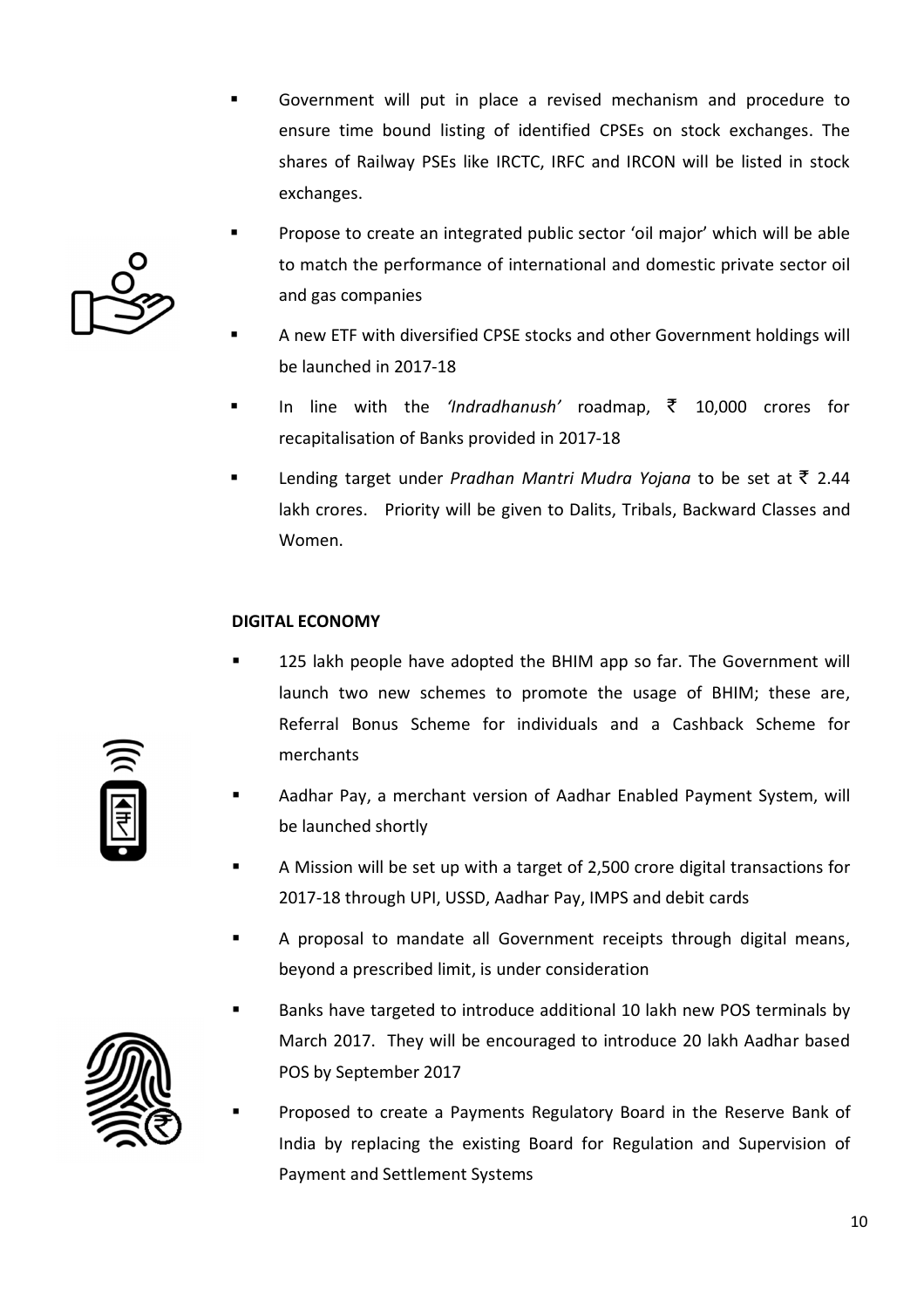### **PUBLIC SERVICE**

- The Government e-market place which is now functional for procurement of goods and services
- To utilise the Head Post Offices as front offices for rendering passport services



- Web based interactive Pension Disbursement System for Defence Pensioners will be established
- To rationalise the number of tribunals and merge tribunals wherever appropriate
- Commemorate both Champaran and Khordha revolts appropriately

### **PRUDENT FISCAL MANAGEMENT**

- Stepped up allocation for Capital expenditure by 25.4% over the previous year
- Total resources being transferred to the States and the Union Territories with Legislatures is  $\bar{\xi}$  4.11 lakh crores, against  $\bar{\xi}$  3.60 lakh crores in BE 2016-17
- For the first time, a consolidated Outcome Budget, covering all Ministries and Departments, is being laid along with the other Budget documents
- FRBM Committee has recommended 3% fiscal deficit for the next three years, keeping in mind the sustainable debt target and need for public investment, fiscal deficit for 2017-18 is targeted at 3.2% of GDP and Government remains committed to achieve 3% in the following year
- Net market borrowing of Government restricted to  $\bar{\mathfrak{c}}$  3.48 lakh crores after buyback in 2017-18, much lower than  $\bar{\zeta}$  4.25 lakh crores of the previous year
- Revenue Deficit of 2.3% in BE 2016-17 stands reduced to 2.1% in the Revised Estimates. The Revenue Deficit for next year is pegged at 1.9% , against 2% mandated by the FRBM Act



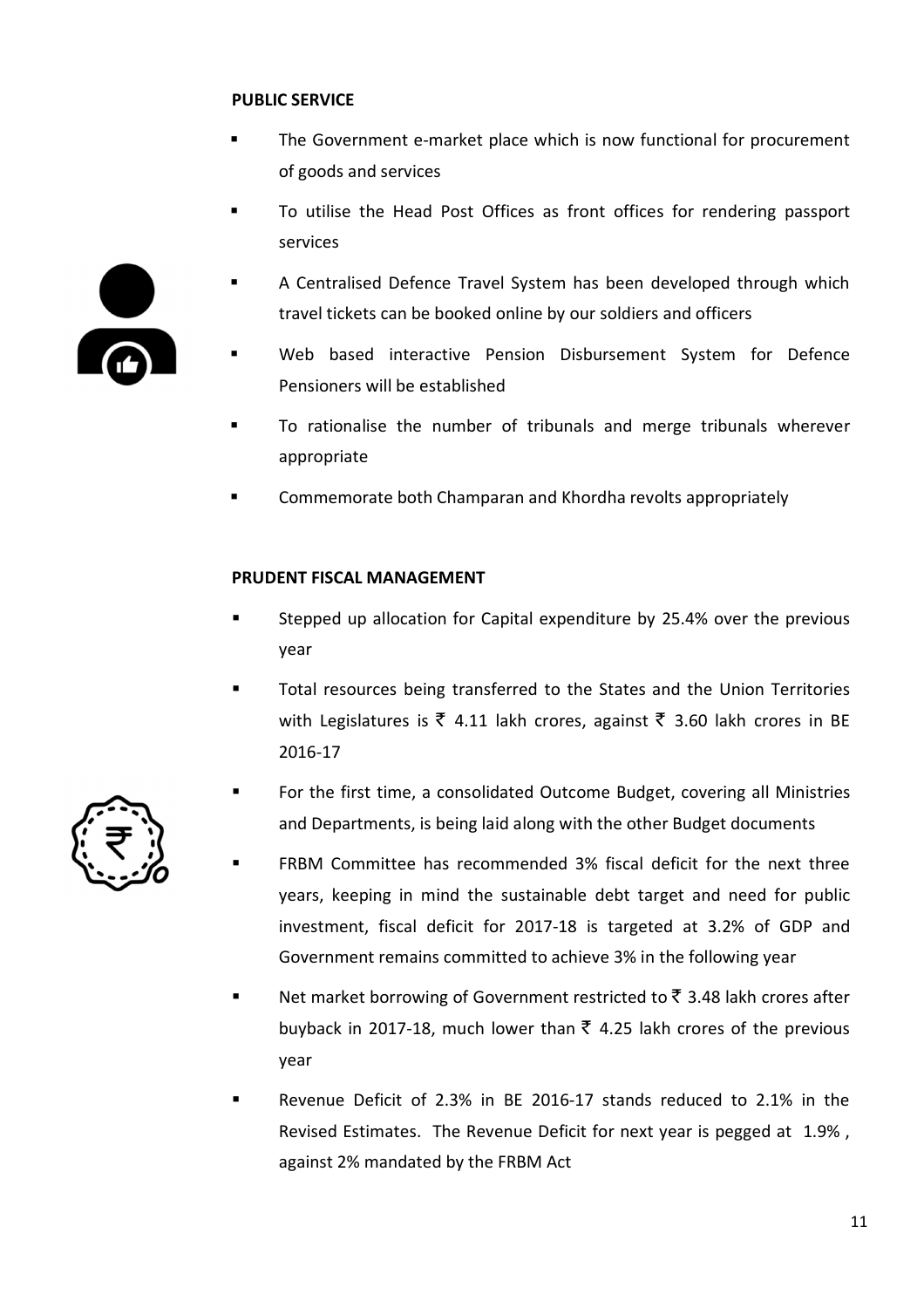

# **PROMOTING AFFORDABLE HOUSING AND REAL ESTATE SECTOR**

- Between 8th November and 30th December 2016, deposits between 2 lakh Rupees and 80 lakh Rupees were made in about 1.09 crore accounts with an average deposit size of  $\bar{\tau}$  5.03 lakh. Deposits of more than 80 lakh were made in 1.48 lakh accounts with average deposit size of  $\bar{z}$  3.31 crores.
- **Under the scheme for profit-linked income tax deduction for promotion of** affordable housing, carpet area instead of built up area of 30 and 60 Sq.mtr. will be counted.
- The 30 Sq.mtr. limit will apply only in case of municipal limits of 4 metropolitan cities while for the rest of the country including in the peripheral areas of metros, limit of 60 Sq.mtr. will apply
- For builders for whom constructed buildings are stock-in-trade, tax on notional rental income will only apply after one year of the end of the year in which completion certificate is received
- Reduction in the holding period for computing long term capital gains from transfer of immovable property from 3 years to 2 years. Also, the base year for indexation is proposed to be shifted from 1.4.1981 to 1.4.2001 for all classes of assets including immovable property
- For Joint Development Agreement signed for development of property, the liability to pay capital gain tax will arise in the year the project is completed
- Exemption from capital gain tax for persons holding land on 2.6.2014, the date on which the State of Andhra Pradesh was reorganised, and whose land is being pooled for creation of capital city of Andhra Pradesh under the Government scheme

# **MEASURES FOR STIMULATING GROWTH**



- Concessional withholding rate of 5% charged on interest earned by foreign entities in external commercial borrowings or in bonds and Government securities is extended to 30.6.2020. This benefit is also extended to Rupee Denominated (Masala) Bonds
- For the purpose of carry forward of losses in respect of start-ups, the condition of continuous holding of 51% of voting rights has been relaxed subject to the condition that the holding of the original promoter/promoters continues. Also the profit (linked deduction) exemption available to the start-ups for 3 years out of 5 years is changed to 3 years out of 7 years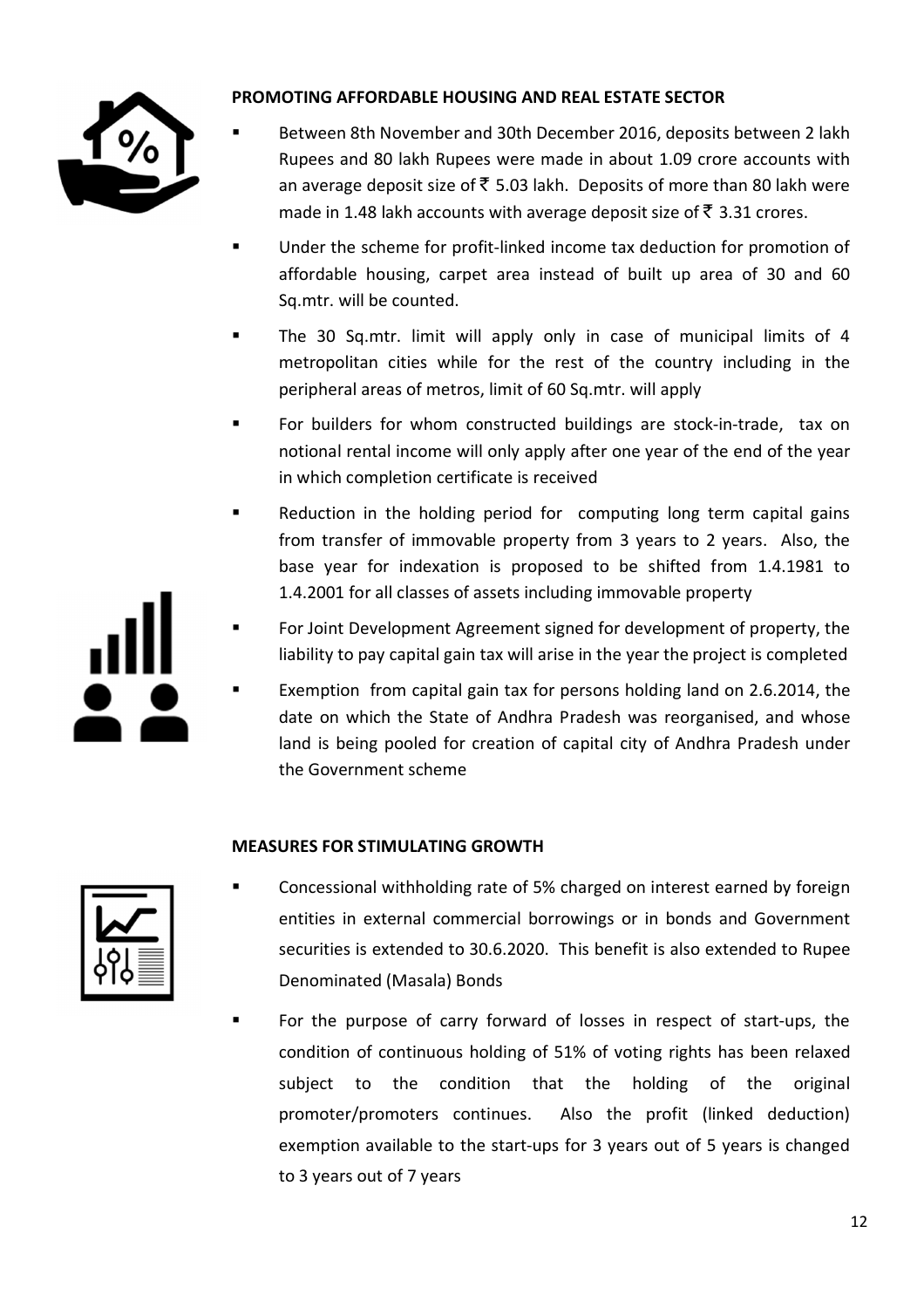

- MAT credit is allowed to be carried forward up to a period of 15 years instead of 10 years at present
- In order to make MSME companies more viable, income tax for companies with annual turnover upto  $\bar{\bar{\xi}}$  50 crore is reduced to 25%
- Allowable provision for Non-Performing Asset of Banks increased from 7.5% to 8.5%. Interest taxable on actual receipt instead of accrual basis in respect of NPA accounts of all non-scheduled cooperative banks also to be treated at par with scheduled banks
- Basic customs duty on LNG reduced from 5% to 2.5%

# **PROMOTING DIGITAL ECONOMY**

- Under scheme of presumptive income for small and medium tax payers whose turnover is upto 2 crores, the present, 8% of their turnover which is counted as presumptive income is reduced to 6% in respect of turnover which is by non-cash means
- No transaction above  $\bar{\xi}$  3 lakh would be permitted in cash subject to certain exceptions
- Miniaturised POS card reader for m-POS (other than mobile phones or tablet computers), micro ATM standards version 1.5.1, Finger Print Readers / Scanners and Iris Scanners and on their parts and components for manufacture of such devices to be exempt from BCD, Excise/CV duty and SAD

# **TRANSPARENCY IN ELECTORAL FUNDING**



- Need to cleanse the system of political funding in India
- Maximum amount of cash donation, a political party can receive, will be ` 2000/- from one person.
- Political parties will be entitled to receive donations by cheque or digital mode from their donors.
- Amendment to the Reserve Bank of India Act to enable the issuance of electoral bonds in accordance with a scheme that the Government of India would frame in this regard.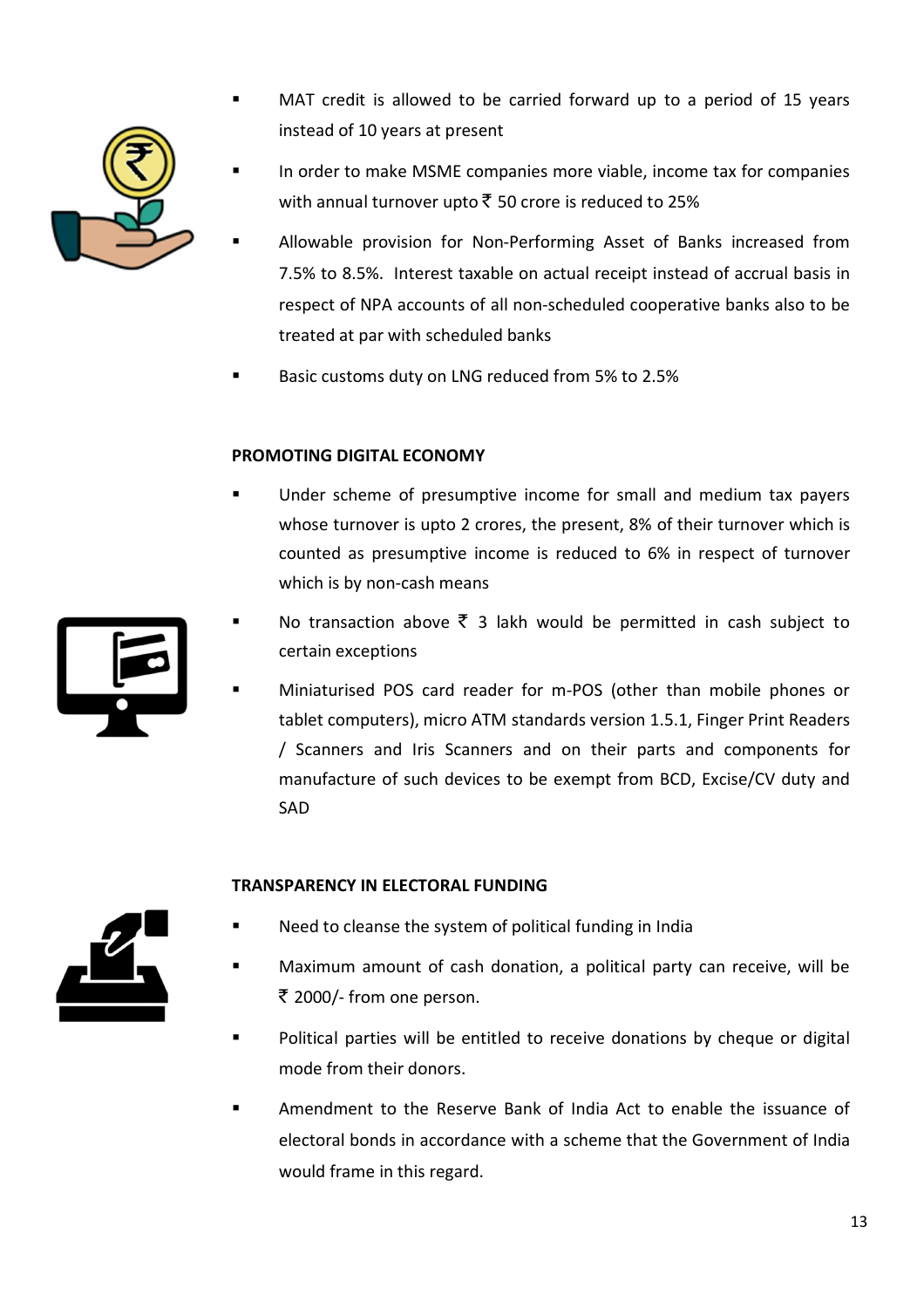- Every political party would have to file its return within the time prescribed in accordance with the provision of the Income-tax Act
- Existing exemption to the political parties from payment of income-tax would be available only subject to the fulfilment of these conditions

#### **EASE OF DOING BUSINESS**

- Scope of domestic transfer pricing restricted to only if one of the entities involved in related party transaction enjoys specified profit-linked deduction
- Threshold limit for audit of business entities who opt for presumptive income scheme increased from  $\bar{z}$  1 crore to  $\bar{z}$  2 crores. Similarly, the threshold for maintenance of books for individuals and HUF increased from turnover of 10 lakhs to 25 lakhs or income from 1.2 lakhs to 2.5 lakhs
- Foreign Portfolio Investor (FPI) Category I & II exempted from indirect transfer provision. Indirect transfer provision shall not apply in case of redemption of shares or interests outside India as a result of or arising out of redemption or sale of investment in India which is chargeable to tax in India
- Commission payable to individual insurance agents exempt from the requirement of TDS subject to their filing a self-declaration that their income is below taxable limit
- Under scheme for presumptive taxation for professionals with receipt upto  $\bar{\tau}$  50 lakhs p.a. advance tax can be paid in one instalment instead of four
- Time period for revising a tax return is being reduced to 12 months from completion of financial year, at par with the time period for filing of return. Also the time for completion of scrutiny assessments is being compressed further from 21 months to 18 months for Assessment Year 2018-19 and further to 12 months for Assessment Year 2019-20 and thereafter

### **PERSONAL INCOME-TAX**

 Existing rate of taxation for individual assesses between income of `2.5 lakhs to 5 lakhs reduced to 5% from the present rate of 10%